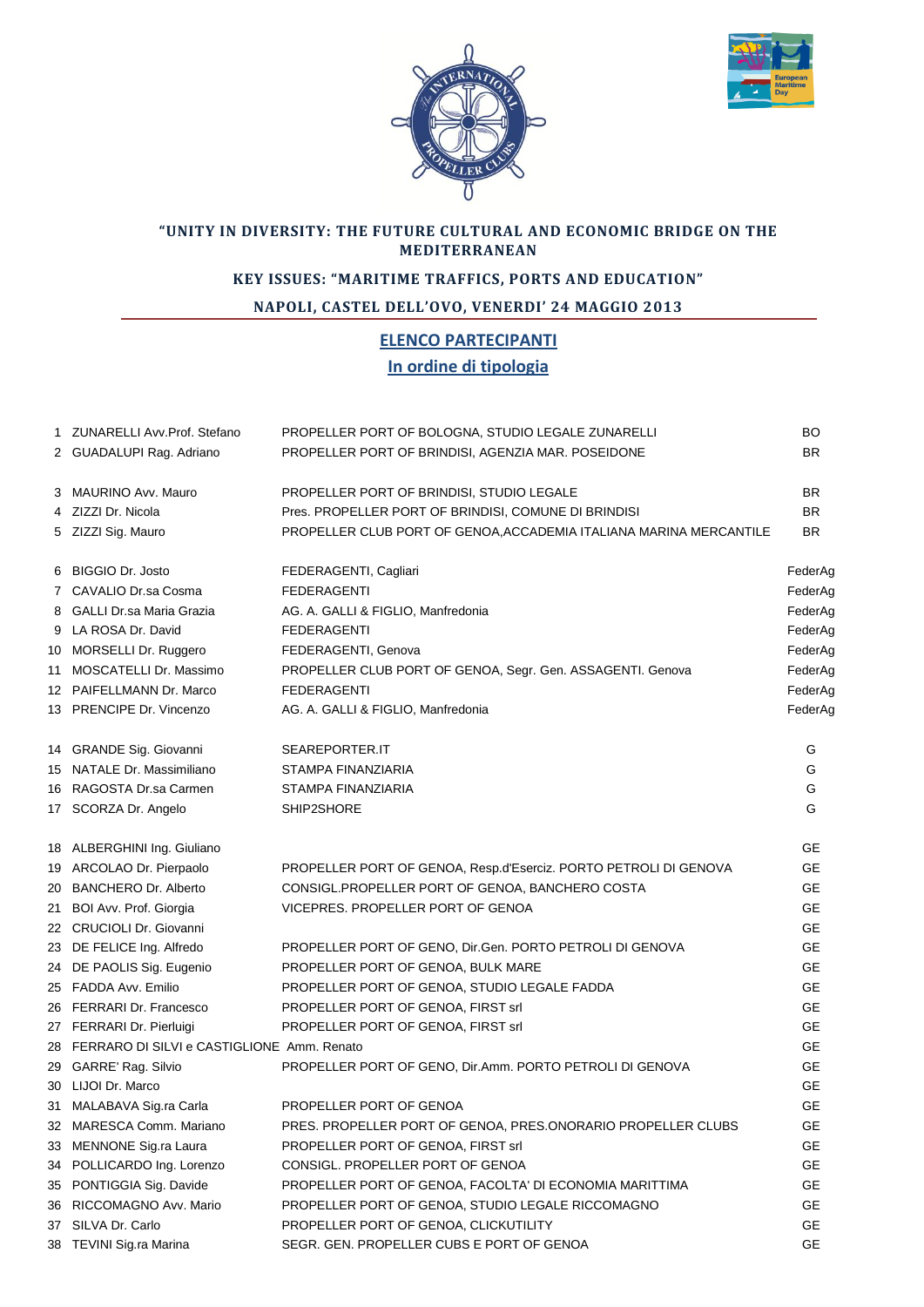|    | 39 VILLA Dr.sa Carolina<br>40 VISCO Dr. Franco                | PROPELLER PORT OF GENOA, S.C.S.<br><b>CARMELO NOLI</b>                                     | <b>GE</b><br><b>GE</b> |
|----|---------------------------------------------------------------|--------------------------------------------------------------------------------------------|------------------------|
|    | 41 CASTELLITI Dr. Piero                                       | PRES. PROPELLER PORT OF CROTONE                                                            | <b>KR</b>              |
|    | 42 OGGIANO Com.te Omar<br>43 PAGANO Com.te Fabio              | PROPELLER PORT OF LEGHORN, PILOTA DEL PORTO<br>PROPELLER PORT OF LEGHORN, PILOTA DEL PORTO | П<br>П                 |
|    | 44 BORGOGNA Ing. Francesco                                    | TESOR. PROPELLER PORT OF MONFALCONE, FINCANTIERI NAVALI                                    | MF                     |
|    | 45 BUONOCORE Col. Luigi                                       | PROPELLER PORT OF MONFALCONE, UFF. GUARDIA FINANZA                                         | MF                     |
|    | 46 CACCAMO Rag. Demetrio                                      | VICEPRES. PROPELLER PORT OF MONFALCONE                                                     | MF                     |
|    | 47 MASCHIO Ing. Paolo                                         | PRES. PROPELLER PORT OF MONFALCONE                                                         | MF                     |
|    | 48 CASTIGLIEGO Dr. Luca                                       | PROPELLER PORT OF MILAN, SOTRADE                                                           | MI                     |
|    | 49 FEDERICI Dr. Paolo                                         | PROPELLER PORT OF MILAN, FORTUNE                                                           | MI                     |
|    | 50 FRANCONI Avv. Alessio                                      | PROPELLER PORT OF MILAN, LSC LEGAL SERVICES & CONSULTING                                   | MI                     |
|    | 51 FRANCONI Dr. Claudio                                       | PROPELLER PORT OF MILAN, M.G.A.                                                            | MI                     |
|    | 52 FUOCHI Dr. Riccardo                                        | PRES. PROPELLER PORT OF MILAN, LOGWIN AIR OCEAN SRL                                        | MI                     |
|    | 53 LARIZZA Sig. Francesco                                     | PROPELLER PORT OF MILAN, LC LARIZZA CONSULTING                                             | MI                     |
|    | 54 MOGNO Sig. Massimo                                         | PROPELLER PORT OF MILAN, CONSULENTE                                                        | MI                     |
|    | 55 SOSSELLA Dr. Claudio                                       | <b>EXIM SERVICE</b>                                                                        | MI                     |
|    | 56 LUPI Dr. Claudio                                           | PRES. PROPELLER PORT OF MANTUA                                                             | <b>MN</b>              |
|    | 57 BALESTRIERI Prof. Ing. Roberto                             | PROPELLER PORT OF NAPLES, NAVIMAR                                                          | <b>NA</b>              |
|    | 58 BALZANO Dr. Giuseppe                                       | <b>CONSAR</b>                                                                              | <b>NA</b>              |
|    | 59 BARZAGHI Avv. Chiara                                       | STUDIO CIMMINO CARNEVALE DE FILIPPIS                                                       | <b>NA</b>              |
|    | 60 BORRIELLO Avv. Gennaro                                     | STUDIO LEGALE CASTALDO                                                                     | <b>NA</b>              |
|    | 61 BOSSO Dr. Paolo                                            | INFORMAZIONI MARITTIME, BOLLETTINO MARITTIMO                                               | <b>NA</b>              |
|    | 62 BUCCI Dr. Roberto                                          | ROBERTO BUCCI                                                                              | <b>NA</b>              |
|    | 63 CAPODANNO Cap. Alessandro                                  | <b>MARITTIME TRAINING CENTER</b>                                                           | <b>NA</b>              |
|    | 64 CASTALDO Avv. Stefano                                      | STUDIO LEGALE CASTALDO                                                                     | <b>NA</b>              |
|    | 65 CIMMINO Avv. Giovanni                                      | STUDIO CIMMINO CARNEVALE DE FILIPPIS                                                       | <b>NA</b>              |
|    | 66 COCCIA Dr. Roberto                                         | STUDIO COCCIA & ASSOCIATI                                                                  | <b>NA</b>              |
|    | 67 COCCIA Dr. Vincenzo                                        | STUDIO COCCIA & ASSOCIATI<br>SEGR. PROPELLER PORT OF NAPLES, STUDIO COCCIA                 | <b>NA</b>              |
|    | 68 COCCIA Rag. Giuseppe<br>69 COPPOLA Prof. Francesco Saverio | ASS. STUDI E RICERCHE PER IL MEZZOGIORNO                                                   | <b>NA</b><br><b>NA</b> |
|    | 70 CUOZZO Com.te Antonio                                      | <b>GIORNALISTA</b>                                                                         | <b>NA</b>              |
| 71 | D'ANTONIO Dr.sa Bianca                                        | <b>GIORNALISTA</b>                                                                         | <b>NA</b>              |
|    | 72 DE CESARE Dr. Antonio                                      | PORTO & DIPORTO                                                                            | <b>NA</b>              |
|    | 73 DE CESARE Dr. Maurizio                                     | PORTO & DIPORTO                                                                            | <b>NA</b>              |
|    | 74 DE SANTO Avv. Giuseppe                                     | STUDIO CIMMINO CARNEVALE DE FILIPPIS                                                       | NA                     |
|    | 75 ESPOSITO Sig. Raffaello                                    | PROPELLER PORT OF NAPLES, MARINE & AVIATION                                                | <b>NA</b>              |
|    | 76 FUSCO Dr. Gennaro                                          |                                                                                            | <b>NA</b>              |
|    | 77 GAROLLA DI MARD Dr. Federico                               | V/Pres.PROPELLER PORT OF NAPLES, SARDA BUNKER                                              | <b>NA</b>              |
|    | 78 GIUVIDELLI Avv. Serena                                     | STUDIO CIMMINO CARNEVALE DE FILIPPIS                                                       | <b>NA</b>              |
|    | 79 LAGANA' Dr. Stefano                                        | PROPELLER PORT OF NAPLES, CR MARINE & AVIATION                                             | <b>NA</b>              |
|    | 80 MASTELLONE Sig.ra Luisa                                    | PROPELLER PORT OF NAPLES                                                                   | <b>NA</b>              |
| 81 | MASUCCI Dr. Giovanni                                          | PROPELLER PORT OF NAPLES                                                                   | <b>NA</b>              |
|    | 82 MASUCCI Dr.sa Carla                                        | PROPELLER PORT OF NAPLES                                                                   | <b>NA</b>              |
|    | 83 MASUCCI Dr.sa Elisabetta                                   | PROPELLER PORT OF NAPLES                                                                   | <b>NA</b>              |
|    | 84 MATTIOLI Sig. Mario                                        | <b>AUGUSTA OFFSHORE</b>                                                                    | <b>NA</b>              |
|    | 85 POLISENO dr. Andrea                                        | <b>POLIASS</b>                                                                             | <b>NA</b>              |
|    | 86 PORZIO Avv.                                                | STUDIO LEGALE                                                                              | <b>NA</b>              |
|    | 87 PRESUTTO Dr. Vincenzo                                      | PROPELLER CLUB PORT OF NAPLES, COMUNE DI NAPOLI                                            | <b>NA</b>              |
|    | 88 RUSSO Com.te Francesco Saverio                             | <b>MARIMED</b>                                                                             | <b>NA</b>              |
|    | 89 SEMINO Sig. Enrico                                         | PROPELLER PORT OF NAPLES, MARINE & AVIATION                                                | <b>NA</b>              |
|    | 90 SIMEONE Avv. Ivan                                          | <b>STUDIO LEGALE SIMEONE</b>                                                               | <b>NA</b>              |
|    | 91 SORRENTINI Dr. Stefano                                     | <b>M. SORRENTINI</b>                                                                       | <b>NA</b>              |
|    | 92 TITI Sig. Teodoro                                          | AGENZIA MARITTIMA TITI SHIPPING                                                            | <b>NA</b>              |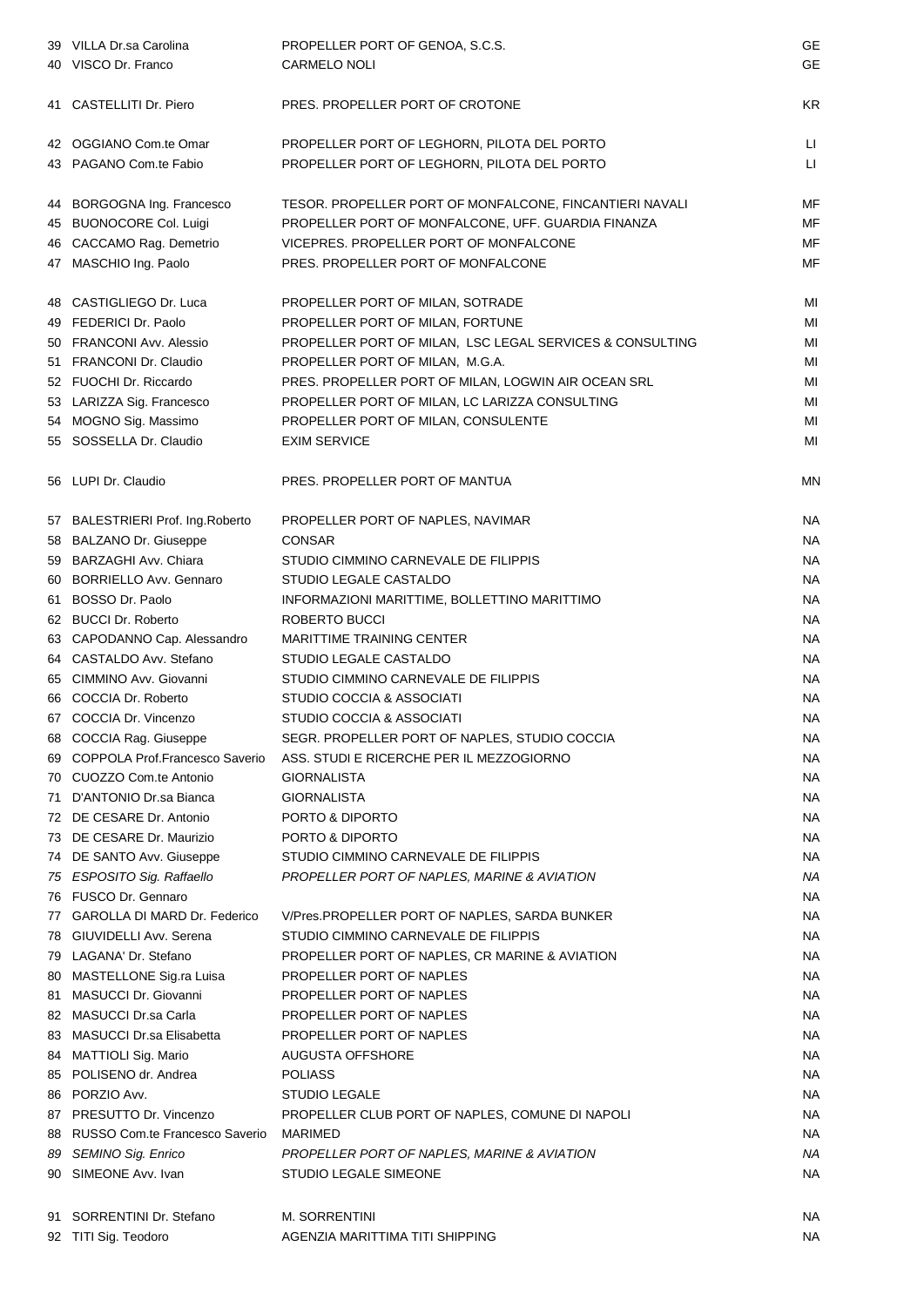| 93 VETTOSI Sig. Fabrizio            | PROPELLER PORT OF NAPLES, VENICE SHIPPING & LOGISTICS                       | <b>NA</b>     |
|-------------------------------------|-----------------------------------------------------------------------------|---------------|
| 94 MASUCCI Avv. Umberto             | PRES.PROPELLER CLUBS & PORT OF NAPLES, MARINTER SHIPPING AGENCY             | <b>NAZ</b>    |
| 95 BLANDI Avv. Massimo              | PROPELLER PORT OF PALERMO                                                   | PA            |
| 96 CORONEO Dr. Renato               | PRES. PROPELLER PORT OF PALERMO                                             | <b>PA</b>     |
| 97 PISCARDI S.C. Gianluca           | COMANDO GENERALE DEL CORPO DELLE CAPITANERIE                                | <b>PREMIC</b> |
| 98 BALET Mr. Meinrad                | EUROPEAN ASSOCIATION PROPELLER CLUBS (Tesorier Geneve)                      | PropEU        |
| 99 BASSI Avv. Simone                | PRES. PROPELLER PORT OF RAVENNA                                             | <b>RA</b>     |
| 100 BEZZI Sig. Norberto             | LE NAVI - SEAWAYS                                                           | <b>RA</b>     |
| 101 GIARDINI Ing. Renzo             | PAST PRESIDENT PROPELLER PORT OF RAVENNA                                    | <b>RA</b>     |
| 102 MATTIELLO Sig. Francesco        | PROPELLER PORT OF RAVENNA                                                   | <b>RA</b>     |
| 103 MICCOLI Sig. Corrado            | SEGR. PROPELLER PORT OF RAVENNA                                             | <b>RA</b>     |
| 104 RAFFAELLI Com.te Guido          | PROPELLER PORT OF RAVENNA, MARINE CONSULTANT                                | <b>RA</b>     |
| 105 UTILE C.V. Pompilio             | PROPELLER PORT OF RAVENNA, CAPITANERIA DI PORTO DI RAVENNA                  | <b>RA</b>     |
| 106 BEGA Dr. Federico Maria         | Dirigente AREE STRATEGICHE PROMOS, CAMERA COMMERCIO MILANO                  | Rel           |
| 107 CASTALDO Avv. Bruno             | Past President PROPELLER CLUB PORT OF NAPLES                                | Rel           |
| 108 D'AMICO Dr. Paolo               | PRESIDENTE FEDERAZIONE DEL MARE                                             | Rel           |
| 109 DE MAGISTRIS Dr. Luigi          | SINDACO DI NAPOLI                                                           | Rel           |
| 110 DUCI Dr. Gian Enzo              | CONS. PROPELLER PORT OF GENOA, ESA GROUP                                    | Rel           |
| 111 FARA Prof.sa Daniela            | Dir.Gen. FONDAZIONE ACCADEMIA IT.MARINA MERCANTILE, Pres.WISTA ITALIA       | Rel           |
| 112 FRADI M. Mourad                 | Président de la CHAMBRE TUNISO-ITALIENNE DE COMMERCE ED D'INDUSTRIE         | Rel           |
|                                     |                                                                             | Rel           |
| 113 HASSAD M. Mohamed               | T.m.s.a. - TANGER MED, Président du Conseil de Surveillance                 |               |
| 114 IMBRUGLIA Prof. Girolamo        | UNIV.DEGLI STUDI DI NAPOLI "L'ORIENTALE", DIP. SCIENZE UMANE e SOCIALI      | Rel           |
| 115 MADDALONI Dr. Maurizio          | Presidente CAMERA DI COMMERCIO DI NAPOLI                                    | Rel           |
| 116 MASCILLI MIGLIORINI Prof. Luigi | UNIV.DEGLI STUDI DI NAPOLI "L'ORIENTALE", DIP. SCIENZE UMANE e SOCIALI      | Rel           |
| 117 NIGULIS Sig. Andreas            | Vector Port and Transport Solution, London                                  | Rel           |
| 118 PANARO Dr. Alessandro           | Responsabile Infrastrutture SRM                                             | Rel           |
| 119 PAPPALARDO Dr. Michele          | Presidente FEDERAGENTI                                                      | Rel           |
| 120 PRETE Avv. Sergio               | Presidente AUTORITA' PORTUALE DI TARANTI                                    | Rel           |
| 121 PUJA Dr. Enrico                 | MINISTERO DELLE INFRASTRUTTURE - Direttore Generale del Trasporto Marittimo | Rel           |
| 122 VELLA M.me Anita                | EUROPEAN COMMISSION DG MARITIME AFFAIRS AND FISHERIES                       | Rel           |
| 123 VETRELLA Dr. Sergio             | REGIONE CAMPANIA, Assessore Trasporti e Viabilità                           | Rel           |
| 124 AUTORI Dr.sa Antonia            | COMITATO PROMOT. PROPELLER PORT OF SALERNO, CEO MICHELE AUTORI srl          | SA            |
| 125 CAMORANI Dr. Giuseppe           | COMITATO PROMOT. PROPELLER PORT OF SALERNO, CEO CAMORANI SHIPPING           | SA            |
| 126 DE NIGRIS Avv. Orazio           | COMITATO PROMOT. PROPELLER PORT OF SALERNO                                  | SA            |
| 127 DE NIGRIS Sig.                  | COMITATO PROMOT. PROPELLER PORT OF SALERNO                                  | SA            |
| 128 IANNONE Dr. Piero               | COMITATO PROMOT. PROPELLER PORT OF SALERNO                                  | SA            |
| 129 MAFFIA Avv. Roberto             | COMITATO PROMOT. PROPELLER PORT OF SALERNO                                  | SA            |
| 130 MIGNONE Avv. Alfonso            | COMITATO PROMOT. PROPELLER PORT OF SALERNO                                  | SA            |
| 131 RAGONE Avv. Carmela             | COMITATO PROMOT. PROPELLER PORT OF SALERNO                                  | SA            |
| 132 BUCCHIONI Dr. Giorgio           | PRES. PROPELLER PORT OF LA SPEZIA                                           | SP            |
| 133 CASANI Dr. Giancarlo            | PROPELLER PORT OF LA SPEZIA, CONSULENZA FINANZIARIA                         | SP            |
| 134 LAGHEZZA Sig. Alessandro        | PROPELLER PORT OF LA SPEZIA, AG. MAR. RATTI & LAGHEZZA                      | SP            |
| 135 MOSCA Dr. Andrea                | PROPELLER PORT OF LA SPEZIA, STUDIO CASANI & ASSOC.                         | SP            |
| 136 TONGIANI Dr.sa Paola            | PROPELLER PORT OF LA SPEZIA                                                 | SP            |
| 137 ZACUTTI Arch. Lorenzo           | PROPELLER PORT OF LA SPEZIA, STUDIO ARCHITETTURA                            | <b>SP</b>     |
| 138 FABBRI Dr. Filippo              | P.L.FERRARI                                                                 | sponsor       |
| 139 TALARICO Sig. Antonio           | PROPELLER CLUB PORT OF GENOA, P.L. FERRARI                                  | sponsor       |
| 140 TESTI Dr. Daniele               | <b>CONTISHIP</b>                                                            | sponsor       |
| 141 ARESU Avv. Daniela              | PRES. PROPELLER PORT OF SARDINIA                                            | SR            |
| 142 BRANDI Vincenzo                 | PROPELLER PORT OF SARDINIA                                                  | SR            |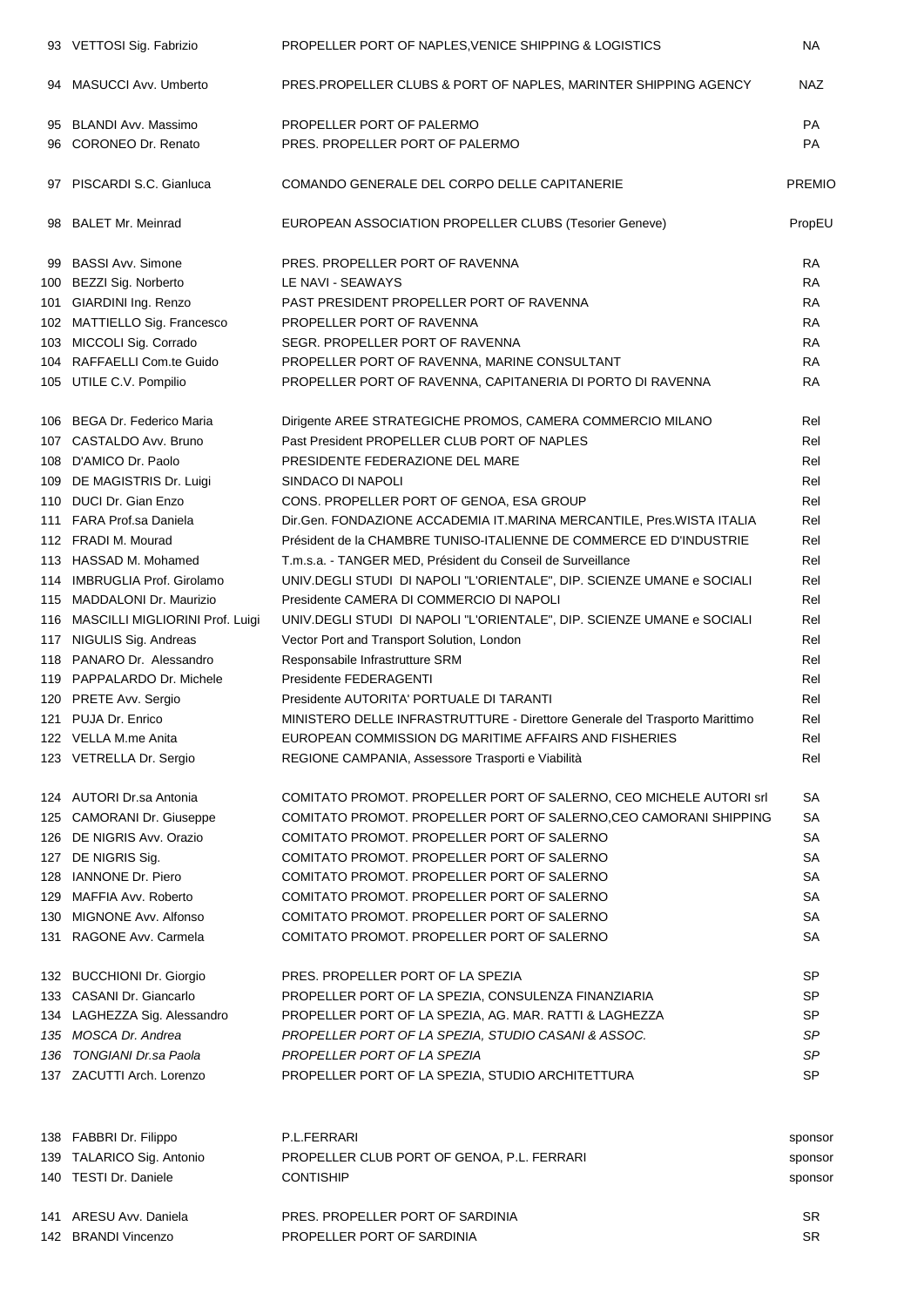|     | 143 DI MONTE Sig. Antonio                               | PROPELLER PORT OF SARDINIA, CAGLIARI CRESUISE PORT  | SR        |
|-----|---------------------------------------------------------|-----------------------------------------------------|-----------|
|     | 144 FOIS Dr. Corrado                                    | PLAISANT & C.                                       | <b>SR</b> |
|     | 145 PLAISANT Dr. Salvatore                              | PLAISANT & C.                                       | SR        |
|     | 146 SECCHI Sig.ra Anna Rita                             | PROPELLER PORT OF SARDINIA, CAGLIARI CRESUISE PORT  | <b>SR</b> |
|     | 147 GRAVANO Dr.sa Olga                                  | PRES.PROPELLER PORT OF SAVONA                       | <b>SV</b> |
|     | 148 CONTE Dr. Michele                                   | PRES. PROPELLER PORT OF TARANTO                     | TA        |
|     | 149 GENARINI Ca. Maurizio                               | <b>VALENTINO GENNARINI</b>                          | TA        |
|     | 150 MELUCCI Dr. Adolfo                                  | PROPELLER PORT OF TARANTO, M-LOG                    | TA        |
| 151 | MELUCCI Dr. Giuseppe                                    | PROPELLER PORT OF TARANTO, M-LOG                    | TA        |
|     | 152 MELUCCI Dr. Rinaldo                                 | PROPELLER PORT OF TARANTO, M-LOG                    | TA        |
|     | 153 AFFUSO Dr.sa Serena                                 | I.P.E. ISTITUTO PER RICERCHE ED ATTIVITA' EDUCATIVE | UNIV      |
|     | 154 ALLOCCO Sig.a Brunella                              | Studente UNIVERSITA' PARTHENOPE DI NAPOLI           | UNIV      |
|     | 155 BALCONI Sig. Luciano                                | Studente UNIVERSITA' PARTHENOPE DI NAPOLI           | UNIV      |
|     | 156 BORTONE Sig. Salvatore                              | I.P.E. - Allievo MASTER IN SHIPPING                 | UNIV      |
|     | 157 BUONGIOVANNI Sig. Flavio                            | I.P.E. - Allievo MASTER IN SHIPPING                 | UNIV      |
| 158 | CAMPOLATTANO Sig.a Erminia                              | I.P.E. - Allievo MASTER IN SHIPPING                 | UNIV      |
|     | 159 CANNAVACCIUOLO Sig. Antonio                         | I.P.E. - Allievo MASTER IN SHIPPING                 | UNIV      |
|     | 160 CANNONE Sig. Vitantonio                             | I.P.E. - Allievo MASTER IN SHIPPING                 | UNIV      |
| 161 | CASSARANO Sig. Luca                                     | I.P.E. - Allievo MASTER IN SHIPPING                 | UNIV      |
| 162 | CELIO Sig. Alberto                                      | Studente UNIVERSITA' PARTHENOPE DI NAPOLI           | UNIV      |
| 163 | CIARLO Sig.a Silvia                                     | I.P.E. - Allievo MASTER IN SHIPPING                 | UNIV      |
|     | 164 CRISTIANO Sig.a Nadia                               | I.P.E. - Allievo MASTER IN SHIPPING                 | UNIV      |
|     | 165 D'ALESSIO Sig.a Noemi                               | I.P.E. - Allievo MASTER IN SHIPPING                 | UNIV      |
|     | 166 DEL SOLE Sig.a Anna                                 | I.P.E. - Allievo MASTER IN SHIPPING                 | UNIV      |
|     | 167 DI CLEMENTE Sig. Pietro                             | I.P.E. - Allievo MASTER IN SHIPPING                 | UNIV      |
|     | 168 DI LIELLO Sig. Michele                              | Studente UNIVERSITA' PARTHENOPE DI NAPOLI           | UNIV      |
|     | 169 DI MARTINO Sig. Gabriele                            | Studente UNIVERSITA' PARTHENOPE DI NAPOLI           | UNIV      |
|     | 170 DI VAIO Prof.sa Susy                                | UNIVERSITA' PARTHENOPE DI NAPOLI                    | UNIV      |
|     | 171 FERRARA Prof. Gennaro                               | UNIVERSITA' PARTHENOPE DI NAPOLI                    | UNIV      |
|     | 172 FERRARO Sig. Filippo                                | I.P.E. - Allievo MASTER IN SHIPPING                 | UNIV      |
|     | 173 FORNI Sig.a Fabrizia                                | I.P.E. - Allievo MASTER IN SHIPPING                 | UNIV      |
|     | 174 GRIMALDI Sig. Davide                                | I.P.E. - Allievo MASTER IN SHIPPING                 | UNIV      |
|     | 175 IACUZIO Sig. Vincenzo                               | I.P.E. - Allievo MASTER IN SHIPPING                 | UNIV      |
|     | 176 INSERRA Sig. Francesco                              | UNIVERSITA' PARTHENOPE DI NAPOLI                    | UNIV      |
| 177 | <b>ISERNIA Sig. Francesco</b>                           | I.P.E. - Allievo MASTER IN SHIPPING                 | UNIV      |
|     | 178 LANGELLA Sig. Mario                                 | <b>I.P.E. - Allievo MASTER IN SHIPPING</b>          | UNIV      |
|     |                                                         | I.P.E. - Allievo MASTER IN SHIPPING                 | UNIV      |
|     | 179 MARRA Sig.a Carolina<br>180 MOLVETTI Sig.a Vincenza |                                                     | UNIV      |
|     |                                                         | I.P.E. - Allievo MASTER IN SHIPPING                 |           |
| 181 | NATALE Dr. Marco                                        | I.P.E. ISTITUTO PER RICERCHE ED ATTIVITA' EDUCATIVE | UNIV      |
| 182 | PARIOTA Sig.a Anna                                      | I.P.E. - Allievo MASTER IN SHIPPING                 | UNIV      |
|     | 183 PERNA Sig.a Ilaria                                  | I.P.E. - Allievo MASTER IN SHIPPING                 | UNIV      |
| 184 | REBECCHI Sig. Giuseppe                                  | UNIVERSITA' PARTHENOPE DI NAPOLI                    | UNIV      |
| 185 | REA Sig. Daniele                                        | I.P.E. - Allievo MASTER IN SHIPPING                 | UNIV      |
| 186 | ROCCO Sig.a Serena                                      | I.P.E. - Allievo MASTER IN SHIPPING                 | UNIV      |
|     | 187 ROCCO Sig.a Serena                                  | Studente UNIVERSITA' PARTHENOPE DI NAPOLI           | UNIV      |
| 188 | RUSSO Sig. Luca                                         | I.P.E. - Allievo MASTER IN SHIPPING                 | UNIV      |
| 189 | SAVY Sig. Guido                                         | I.P.E. - Allievo MASTER IN SHIPPING                 | UNIV      |
|     | 190 ALESSANDRI Avv. Cristiano                           | VICEPRES. PROPELLER PORT OF VENICE                  | VE        |
|     | 191 BERNARDO Sig. Massimo                               | PRES. PROPELLER PORT OF VENICE                      | VE        |
|     | 192 DEL PUP Sig. Michele                                | PROPELLER PORT OF VENICE                            | VE        |
|     | 193 ROSSI Grand Uff. Giuliano                           | TESORIERE PROPELLER PORT OF VENICE                  | VE        |
|     | 194 VITALE Sig. Vincenzo                                | CONSIGL. PROPELLER PORT OF VENICE                   | VE        |
|     | 195 ABOUJOUB M. Hassan                                  | AMBASCIATORE MAROCCO IN ITALIA                      |           |
|     | 196 ALLEGRI Mr. Giuliano                                | <b>Technical Manager JOBSON ITALIA</b>              |           |
|     | 197 ANNUNZIATA Dr. Andrea                               | Presidente AUTORITA' PORTUALE DI SALERNO            |           |
| 198 | ARCHIBUGI Dr. Alessandro                                | ALESSANDRO ARCHIBUGI FIGLI & C.                     |           |
|     | 199 ARGENIO Sig. Salvatore                              |                                                     |           |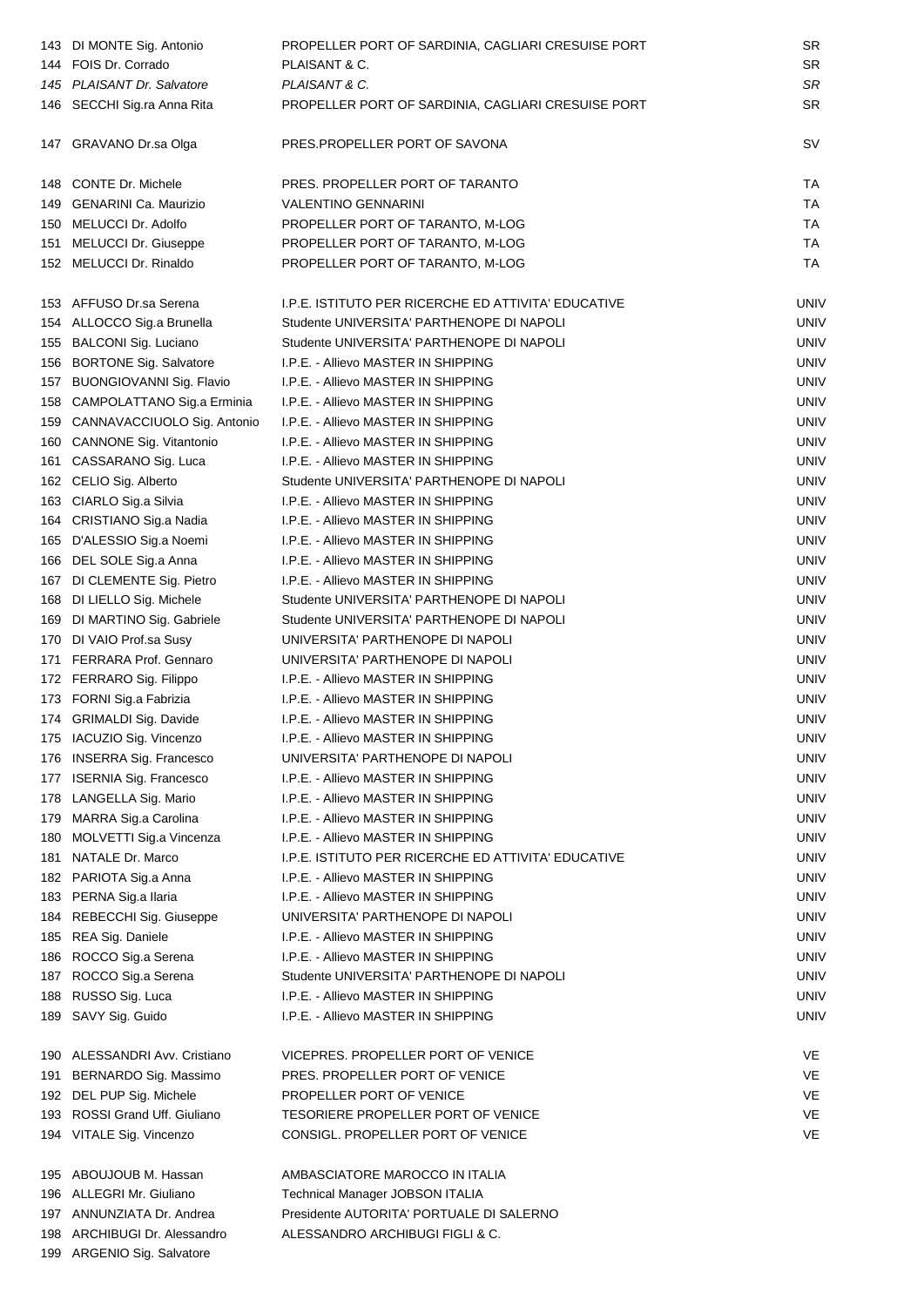| 200 | ARTIMAGNELLO Dr. Gaetano           | ASSAGENTI, COSCON ITALY                                              |
|-----|------------------------------------|----------------------------------------------------------------------|
| 201 | <b>ASHOK Mr. Prasad</b>            | Managing Director ANGLO-EASTERN                                      |
|     | 202 BARDI Dr. Alessandro           | <b>Technical Director JOBSON ITALIA</b>                              |
|     | 203 BASILE Amm. C.A. Antonio       | Dir. Marittimo COMANDO GENERALE DEL CORPO DELLE CAPITANERIE          |
|     | 204 BONACCI Dr.sa Marzia           | COMUNE DI NAPOLI, portavoce del Sindaco                              |
|     | 205 BORRELLI Don Rosario           | <b>CURIA DI NAPOLI</b>                                               |
|     | 206 BUONFANTI Dr.sa Anna Arianna   | SRM, Ufficio Infrastrutture, Finanza Pubblica e Public Utilities     |
|     | 207 BUSAN Dr. Pietro               | <b>FEDERAGENTI</b>                                                   |
|     | 208 CAGNAZZI Sig. Edoardo          | Roma                                                                 |
| 209 | <b>CAMBRIA Sig. Silvestro</b>      |                                                                      |
|     | 210 CAPECE MINTOLO Avv. G.M.       |                                                                      |
|     | 211 CASOLLA Dr.sa Barbara          | AUTORITA' PORTUALE DI NAPOLI                                         |
|     | 212 CASTAGNARO Dr. Romano Pasquale |                                                                      |
| 213 | CATAPANO Arch. Paola               |                                                                      |
|     | 214 CELLAMARE Avv. Vincenzo        |                                                                      |
|     | 215 CHATMEN Ing. Hechmi            | Dirett. FIPA-MILANO                                                  |
|     | 216 CILIBERTI Dr. Gaspare          | Presidente Regionale ITALIANA NAVALE                                 |
| 217 | <b>CLEMENTE Dr. Massimo</b>        | C.N.R. IRAT                                                          |
|     | 218 CONTE Dr.sa Iolanda            | UNIONTRASPORTI, Napoli                                               |
|     | 219 CONTE Sig. Maurizio            | ADVISOR MEDITERRANEO                                                 |
|     | 220 CRESERZO Sig. Domenico         |                                                                      |
| 221 | <b>CUGRI</b>                       |                                                                      |
|     | 222 DASSATTI Amm. Luciano          | Presidente AUTORITA' PORTUALE DI NAPOLI                              |
|     |                                    |                                                                      |
|     | 223 DE FALC Avv. Sergio            |                                                                      |
| 224 | DE GREGORI Sig. Massimo            |                                                                      |
| 225 | DE STEFANO                         |                                                                      |
| 226 | DI MARTINO Dr. Antimo              | FEDERAZIONE DEL MARE (UCINA CONF., Napoli)                           |
|     | 227 DI PRISCO Dr. Giovanni Felice  | Pres.COMMISS.MEDITERRANEO, Delegato per Italia CCIAA ITALO-MAGREBINA |
|     | 228 Dr.sa Antonella                | <i>MUSEO DEL MARE DI NAPOLI</i>                                      |
|     | 229 FORMISANO Dr. Giovanni         | COMUNE DI NAPOLI, Commiss. Mobilità e Trasporti                      |
|     | 230 FUMMO Sig. Giovani             |                                                                      |
| 231 | <b>GASPARINI</b>                   |                                                                      |
|     | 232 GIOVENE Dr.sa Eleonora         | C.N.R. IRAT                                                          |
|     | 233 GRIMALDI Ing. Giovanni         | Presidente AUTORITA' PORTUALE DI GIOIA TAURO                         |
|     | 234 IMBRUGLIA Dr. Renato           | UNIVERSITA' DI NAPOLI, UDITORE                                       |
|     | 235 LA SALANDRA Dr. Anthony        | Dir. Operativo RISPOSTE TURISMO, Venezia                             |
|     | 236 LAURO Dr. Salvatore            | Presidente LAURO                                                     |
|     | 237 LO TORTO Sig.ra Teresa         | Venezia                                                              |
| 238 | LOMBARDI Dr. Carlo                 | Segretario Generale FEDERAZIONE DEL MARE                             |
|     | 239 LUTZ-MICHAEL Mr. Dyck          | Technical Director HAPAG LLOYD                                       |
| 240 | MANGONE Sig. Mario                 |                                                                      |
| 241 | MARTUCCI Sig. Renato               |                                                                      |
|     | 242 MASTROLONARDO Dr. Massimo      | <b>INFORM, Direttore</b>                                             |
|     | 243 MIAZZA Dr. Gianluigi           | Presidente AUTORITA' PORTUALE DI SAVONA                              |
| 244 | MOROSO Dr. Alberto                 | Pres. ATENA                                                          |
|     | 245 MUSSARI Dr. Antonio            | <i>MUSEO DEL MARE DI NAPOLI</i>                                      |
|     | 246 NOCERA Dr. Ernesto             | COMUNE DI NAPOLI, Commiss. Mobilità e Trasporti                      |
| 247 | OPPIDO Dr.sa Stefania              | C.N.R., Napoli                                                       |
| 248 | PASQUARIELLO Dr.sa Maddalena       | UNIVERSITA' DI NAPOLI, UDITRICE                                      |
| 249 | PICA Dr. Marcello                  | V SHIPS, PROPELLER CLUB PORT OF MONACO                               |
| 250 | PISAPIA Sig.ra Annamaria           |                                                                      |
| 251 | PONDICA Dr. Marco                  | BOLLETTINO AVVISATORE MARITTIMO                                      |
| 252 | PROCACCINI Sig.ra Angela           | COMUNE DI NAPOLI                                                     |
| 253 | PUGLIESE CARATELLI Dr. E.          |                                                                      |
| 254 | RINALDINI Dr. Eugenio              | AUTORITA' PORTUALE DI NAPOLI                                         |
| 255 | RIVA Sig. Antonio                  | FERPRESS, AG. DI INFORMAZIONE FERROVIE, TRAPOSRTO LOCALE E LOGISTICA |
| 256 | SCHMALLENBERG Mr. Wolf             |                                                                      |
|     |                                    |                                                                      |